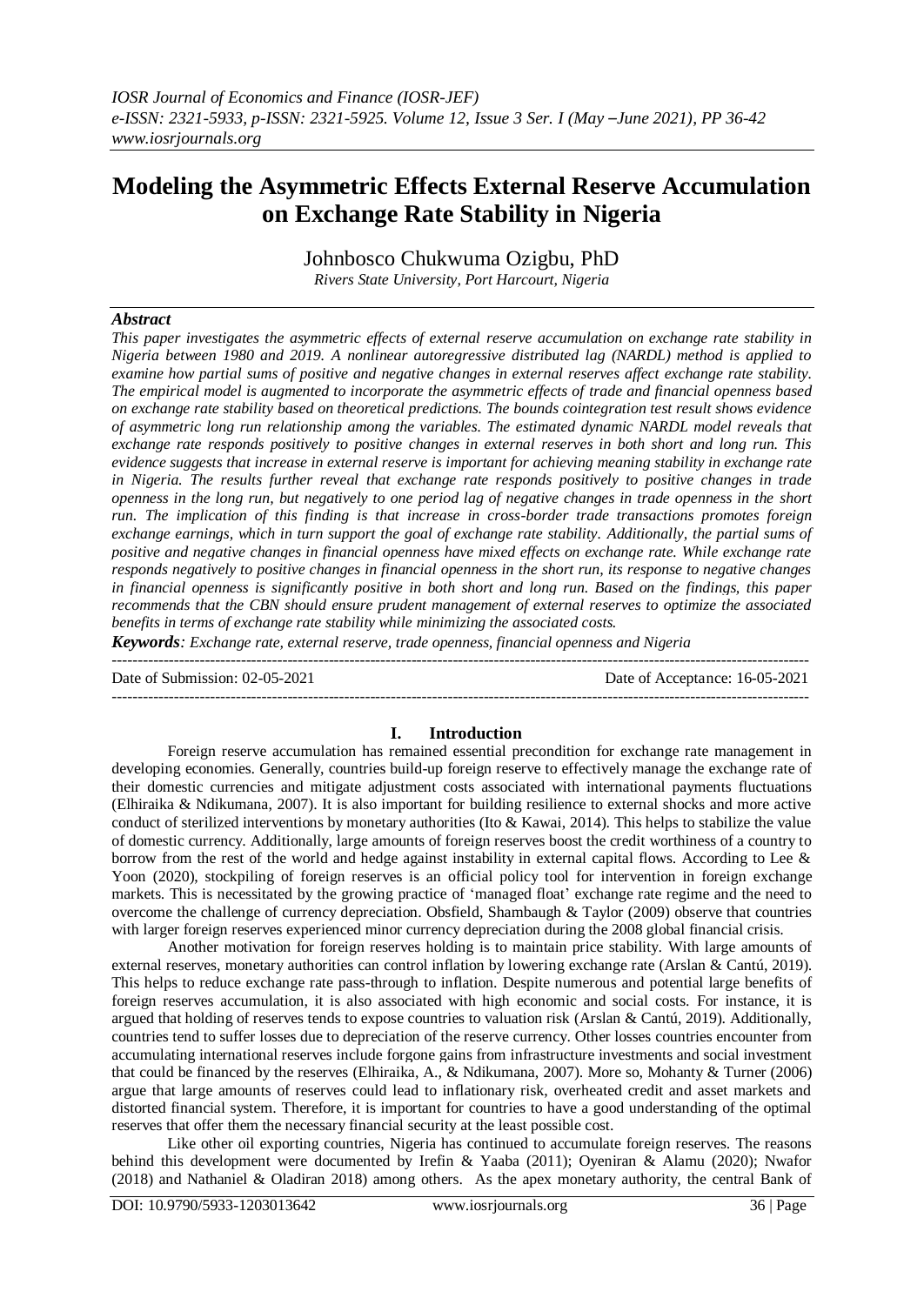Nigeria (CBN) is mandated to manage external reserves in line with the provisions of section 2(c) of the CBN Act of 2007. The Act is intended to enable CBN maintain exchange rate stability through interventions in the foreign exchange market. However, over dependence of Nigeria's foreign reserves holding on crude oil earnings makes it vulnerable to volatilities that characterize crude oil price at the global market. This has posed a great challenge to proper prediction and management of external reserves. Thus, there has been growing controversy regarding the effectiveness of foreign reserve in supporting investments in critical infrastructure and maintaining a stable exchange rate in Nigeria. Based on the foregoing, this paper examines the response of exchange rate to the asymmetric changes in foreign reserves holding in Nigeria.

# **II. Literature Review**

# The theoretical background for international reserve accumulation has varied overtime. The modern mercantilist theory assumes that reserve accumulation is an intentional development initiative employed by countries to stabilize the value of their domestic currency. Large build-up in foreign exchange reserves is believed to foster growth by maintaining an undervalued real exchange rate to maintain a country's export competitiveness (Aizenman & Lee (2007; Delatte & Fouquau, 2012). The optimal reserve model credited to Heller (1966) assumes that optimal reserve is attained at that which optimizes the gap between cost and benefit derived from holding reserve. Greenspan (1999) describes reserve adequacy as the level of reserve capable of maintaining short-term external debt obligation. On the other hand, Wijnholds & Kapteyn (2001) view reserve adequacy as the ratio of foreign reserve to broad money supply. It therefore, follows that growth in external reserves is closely linked to the growth in monetary aggregates.

Furthermore, Frenkel & Jovanovic (1981) proposed the Buffer Stock model of external reserves demand. The basic assumption of this theory is that policy makers, especially monetary authorities select the stock of reserves which balances the potential macroeconomic costs due to the lack of reserves with the opportunity cost of reserve accumulation. In most instances, monetary authorities engage in the sale of foreign exchange reserves to reduce the volatility of exchange rates aff ecting international trade, international financial flows, and foreign investment. This makes reserve holding an integral aspect of macroeconomic management. Additionally, Jeanne & Svensson (2007) advocate for countries, especially small open economies to focus on welfare driven model as it is considered helpful in reducing their vulnerability to external crisis. It therefore, follows that the holding of foreign reserves by an economy is key to containing core macroeconomic shocks such as exchange rate volatility given that every economy is linked to the rest of the world.

# **2.2 Empirical Literature Review**

**2.1 Theoretical Review**

Using a combination of ordinary least square (OLS) and vector error correction (VEC) methods, Abdullateef & Waheed (2010) examined the impact of change in external reserve positions of Nigeria on domestic investment, inflation rate and exchange rate. The study revealed that change in external reserves in the country influences foreign direct investment (FDI) and exchange rates. However, it was found that external reserve does not influence domestic investment and inflation rates. Based on the findings, the study recommended for broader reserve management strategies that will aim at maximizing the gains from oil export revenue by utilizing more of these resources to boost domestic investment. In a similarly study, Wang, Le & Park (2020) employed a threshold vector autoregression (TVAR) model in parallel with its generalized impulse response functions (GIRFs) to explore the asymmetric effects of foreign exchange intervention in Korea. The results showed show that there are asymmetric effects of the Bank of Korea (BOK)-led interventions regardless of the volatility regimes.

Onwuka & Igwezea (2014) investigated the effect of foreign reserve and external debt on USD/Naira exchange rate. The study applied multiple regressions to time series data sourced from secondary sources including CBN Statistical Bulletin. The results consistently show that external reserve and foreign debt have significant contributions to the USD/Naira exchange rate. A direct relationship exists between USD/Naira exchange rate and external reserve and foreign debt respectively. It is therefore recommended that contributions to foreign reserve should be diversified to other major currencies of the world so as to reduce the exchange rate demand on the United States dollar. Again, the study recommended that foreign borrowing should be reduced as low as possible so as to reduce the demand on foreign exchange.

Employing the Autoregressive Distributed Lag (ARDL) bound test approach, Mahidud, Amin & Ahmed (2021) investigated the nexus among foreign exchange reserve, remittance, exchange rate, and trade balance in Bangladesh for the period of 1986 to 2019. It was evident from the results that there is significant positive impact of remittance inflow and trade balance on foreign exchange reserves in the long run. Granger causality test has revealed the presence of unidirectional causality from the remittance inflow to foreign exchange reserve and remittance inflow to exchange rate. Bidirectional causality has observed between trade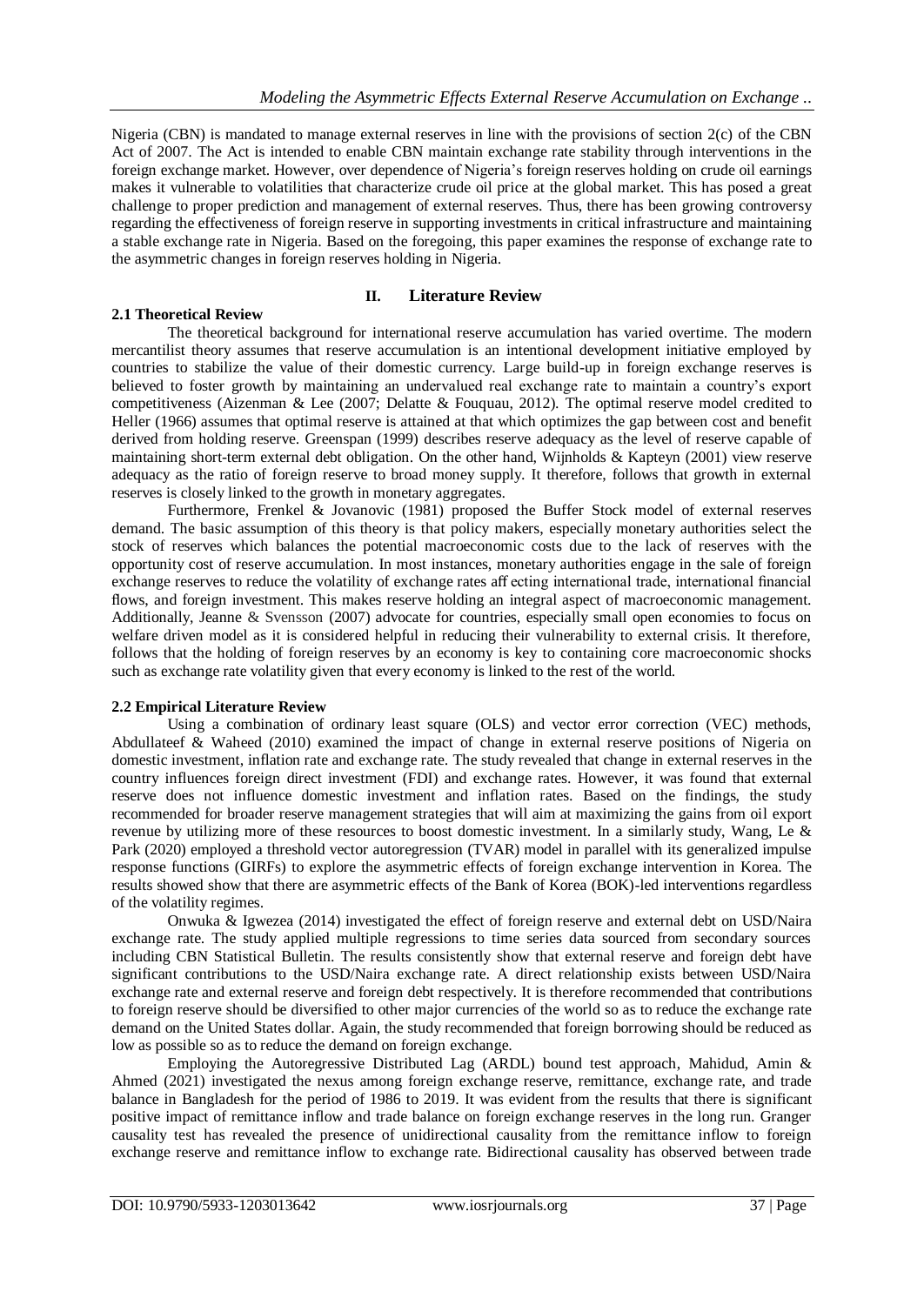openness and exchange rate. To this end, the study suggested for consistent policy directions to cope with postpandemic variations in the observed level of reserve accumulation.

Padhan, Sahu & Dash (2021) used time series data from 1970 to 2017 to explore the nexus among trilemma policy, foreign reserves and trade openness for in India. The study followed ARDL bound test method and established long-run relationship among the trilemma policy, foreign reserves and trade openness. The study further showed from a non-linear threshold model that low foreign reserve level increases the policy dispersion in the trilemma. This suggests that it could be more difficult for the India authorities to achieve a stable exchange rate, independence of monetary policy and open economy concurrently. On the basis of the findings, the study recommended for proper and prudent reserve management in order to facilitate trilemma effectiveness.

Using time series for Nigeria, Ume & Ndubuaku (2019) applied ARDL bound test approach to estimate the link between foreign reserve and the real exchange. The study established long run equilibrium relationship between the variables. The study further showed that a positive significant relationship exists between real exchange rate and reserves with nominal exchange rate sharing a positive but non-significant relationship with foreign reserves. Consequently, the study recommended for proper policy direction in the management of exchange rate in a manner that produces the best economic results for the Nigerian economy. Similarly, Osigwe & Uzonwanne (2015) explored the causal links among foreign reserves, exchange rate and foreign direct investment in Nigeria. The results of the Granger causality test indicated unidirectional causality from exchange rate to foreign reserves. Consistently, unidirectional causality flowed from FDI to foreign reserves. Based on the findings, it is recommended that the policy makers should establish the optimum exchange rate level to promote foreign reserves and FDI.

#### **III. Methodology And Variable Discription**

#### **3.1 Model Specification**

This paper follows a dynamic non-linear autoregressive distributed lag (NARDL) model to capture the asymmetric response of exchange rate to external reserve holding. In this case, the empirical model distinguishes the effect of increasing and decreasing external reserve holding and control variables on exchange rate stability. In addition to external reserve, trade and financial openness were introduced into the model as control variables. The introduction of trade openness into the model followed the prediction of optimal currency area (OCA) that openness to international trade enhances greater exchange rate stability. Accordingly, Hagen & Zhou (2007) offer empirical evidence to support the claim that greater trade openness leads to the adoption of a more stable or fixed exchange rate regime. On the other hand, financial openness is included into the model following the growing assumption that it expands opportunities for capital inflows, which in turn promotes exchange rate stability. Similarly, Hagen & Zhou (2007) argue that broader and deeper financial markets create opportunities for countries to stabilize their exchange rates. Generally, the standard econometric form of the model based on the underlying regressors is provided as:

 $EXRS_t = \pi_0 + \pi_1 ERVH_t + \pi_2 TROP_t + \pi_3 FION_t + U_t$  (1)

Where: EXRS = exchange rate stability, ERVH = external reserve holding, TROP = trade openness,  $\pi_0$  and  $\pi_1$  –  $\alpha_3$  are intercept and regressors' coefficients respectively.

Following Shin, Yu & Greenwood-Nimmo (2014), the NARDL model for this paper which involves the decomposition of the regressors in equation (1) into partial sums of positive and negative changes in external reserve, trade openness and financial openness in addition to lagged value of the dependent variable (exchange rate) is provided as:

$$
\Delta EXRS_{i} = \lambda_{0} + \lambda_{1}EXRS_{i-1} + {\theta_{1}^{+}}ERVH_{i-1}^{+} + {\theta_{2}^{-}}ERVH_{i-1}^{-} + {\theta_{1}^{+}}TROP_{i-1}^{+} + {\theta_{2}^{-}}TROP_{i-1}^{-} + {\theta_{1}^{+}}FION_{i-1}^{+}
$$
  
+  $\theta_{2}^{-}FION_{i-1}^{-} + \sum_{j=1}^{p} {\beta_{1}\Delta EXRS_{i-j} + \sum_{j=1}^{q} (\Omega_{1}^{+}\Delta ERVH_{i-j}^{+} + \Omega_{1}^{-}\Delta ERVH_{i-j}^{-})$   
+  $\sum_{j=1}^{q} (\Omega_{1}^{+}\Delta TROP_{i-j}^{+} + \Omega_{2}^{-}\Delta TROP_{i-j}^{-}) + \sum_{j=1}^{q} (\Omega_{1}^{+}\Delta FION_{i-1}^{+} + \Omega_{2}^{-}\Delta FION_{i-1}^{-}) + e_{i}$  (2)

Where: ERVH<sup>+</sup> and ERVH<sup>-</sup> = partial sums of positive and negative changes in external reserve, TROP<sup>+</sup> and  $TROP =$  partial sums of positive and negative changes in trade openness,  $FION<sup>+</sup>$  and  $FION =$  partial sums of positive and negative changes in financial openness,  $\theta_1^+$  and  $\theta_2^ \theta_1^+$  and  $\theta_2^-$  = Long run multipliers linked to the partial sums of positive and negative changes in the regressors,  $\Omega_1^+$  and  $\Omega_2^-$  = short run parameters, P and q denote optimal lag lengths,  $\Delta$  = first difference operator and  $e_t$  = white noise error process.

#### **3.2 Variable Description**

The description of variables and sources of data are provided in table 3.1.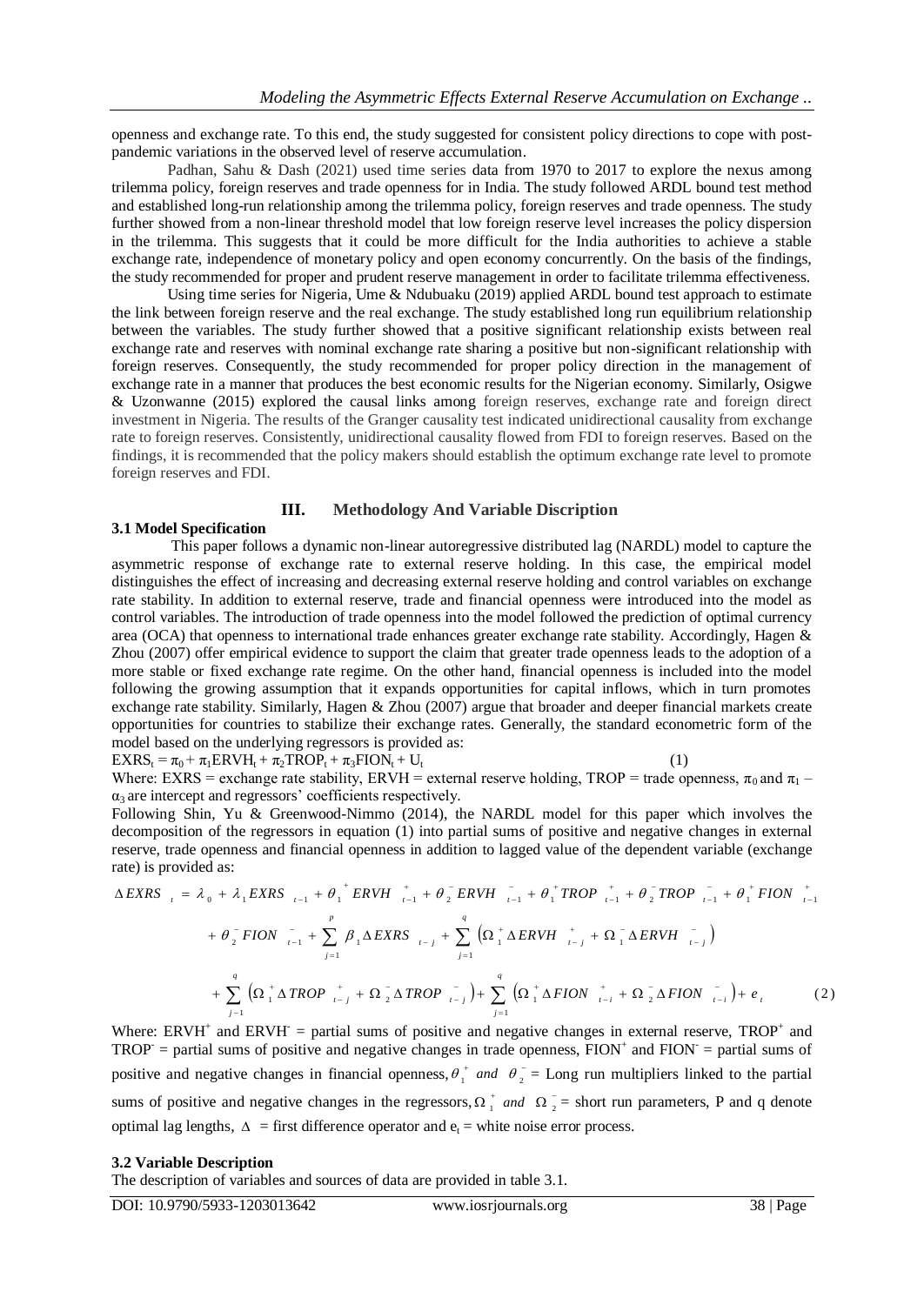| Table 3.1: Summary of variable description |                                                                                   |                             |  |
|--------------------------------------------|-----------------------------------------------------------------------------------|-----------------------------|--|
| Variable                                   | <b>Description/Measurement</b>                                                    | Data source                 |  |
| Exchange<br>rate                           | This defines year-end standard deviations of the monthly exchange rate            | Aizenman, Chinn &           |  |
| stability                                  | between the naira and the United States dollars. It is measured between 0 and 1.  | Ito (2013)                  |  |
|                                            | High value indicates more stable exchange rate.                                   |                             |  |
| External<br>reserve                        | This is foreign exchange reserve held by the central bank for sterilized          | <b>IMF</b> International    |  |
| holding                                    | interventions, improved international credit worthiness and building resilience   | <b>Financial Statistics</b> |  |
|                                            | to external shocks. The percent of external reserve to GDP is used in this paper. |                             |  |
|                                            |                                                                                   |                             |  |
| Trade openness                             | This defines the degree of trade integration also known as trade intensity index. | Word Bank WDI               |  |
|                                            | It is measured by the sum of exports and imports divided by GDP (export $+$       |                             |  |
|                                            | import/gross domestic product).                                                   |                             |  |
| Financial openness                         | This refers to index of capital account openness which depends on information     | Chinn & Ito $(2010)$        |  |
|                                            | regarding restrictions in the International Monetary Fund's Annual Report on      |                             |  |
|                                            | Exchange Arrangements and Exchange Restrictions (AREAER).                         |                             |  |

#### **Table 3.1: Summary of variable description**

**Source: Author's compilation**

#### **3.3 Techniques for Data Analysis**

This paper follows a dynamic econometric approach, anchored on Shin, Yu & Greenwood-Nimmo (2014) NARDL method to estimate the asymmetric response of exchange rate stability to external reserve buildup. The choice of this method follows its extension of the standard Pesaran, Shin, & Smith (2001) ARDL method as it captures asymmetries in the explanatory variables through partial sums decompositions of their positive and negative changes, and how they affect the forecast variable. Olowofeso, *et. al.* (2017) describe NARDL as important for capturing both the short-run and long-run asymmetries. In other words, the model set up allows for integrating both short and long term asymmetric effects in a single equation. The applicability of NARDL requires that all variables for investigation must be integrated into an order less than two. In addition to NARDL, descriptive statistics, unit root and bounds cointegration as well as post-estimation tests form basis for the analysis.

#### **4.1 Descriptive Statistics**

# **IV. Results And Discusion**

The summary of the descriptive statistics for the series is reported in table 4.1.

| Table 4.1: Summary of descriptive statistics |             |             |             |             |
|----------------------------------------------|-------------|-------------|-------------|-------------|
|                                              | <b>EXRS</b> | <b>ERVH</b> | <b>TROP</b> | <b>FION</b> |
| Mean                                         | 0.484       | 8.362       | 32.700      | 0.202       |
| Median                                       | 0.375       | 8.280       | 34.110      | 0.252       |
| Maximum                                      | 1.000       | 18.624      | 53.280      | 0.300       |
| Minimum                                      | 0.025       | 1.019       | 9.140       | 0.000       |
| Std. Dev.                                    | 0.342       | 5.193       | 12.523      | 0.117       |
| Jarque-Bera                                  | 3.899       | 2.243       | 2.002       | 5.888       |
| Probability                                  | 0.142       | 0.326       | 0.367       | 0.052       |
| <b>Observations</b>                          | 40          | 40          | 40          | 40          |

#### **Source: Author's computation using E-views software**

The statistics in table 4.1 reveal that exchange rate stability averaged 0.484. This shows moderate level of stability in exchange rate. As a percentage of GDP, external reserve averaged 8.362 percent during the study sample. The mean values of trade and financial openness are 32.7 and 0.202 respectively. It is evident from the standard deviations that the observations for each of the series converged around their respective mean values. More so, the Jarque-Bera statistics reveal that all the variables except financial openness are normally distributed. This is evidence from the corresponding probability values which are greater than 0.05.

#### **4.2 Stationary Test Results**

The time series properties of each of the variables was ascertained using Phillips-Perron stationary test method. The results are summarized in table 4.2.

| таріс ¬.2. баншаг у<br><u>ul stativnal</u> v test results |                          |                          |                             |
|-----------------------------------------------------------|--------------------------|--------------------------|-----------------------------|
| <b>Series</b>                                             | <b>PP</b> test statistic | <b>Probability value</b> | <b>Order of Integration</b> |
| <b>EXRS</b>                                               | $-3.234$                 | 0.0928                   |                             |
| D(EXRS)                                                   | $-10.369$                | 0.000                    | I(1)                        |
| <b>ERVH</b>                                               | $-3.817$                 | 0.026                    | I(0)                        |
| <b>TROP</b>                                               | $-3.554$                 | 0.047                    | I(0)                        |
| <b>FION</b>                                               | $-2.116$                 | 0.521                    |                             |
| D(FION)                                                   | $-5.588$                 | 0.000                    | I(1)                        |

**Table 4.2: Summary of stationary test results**

**Source: Author's computation using E-views software**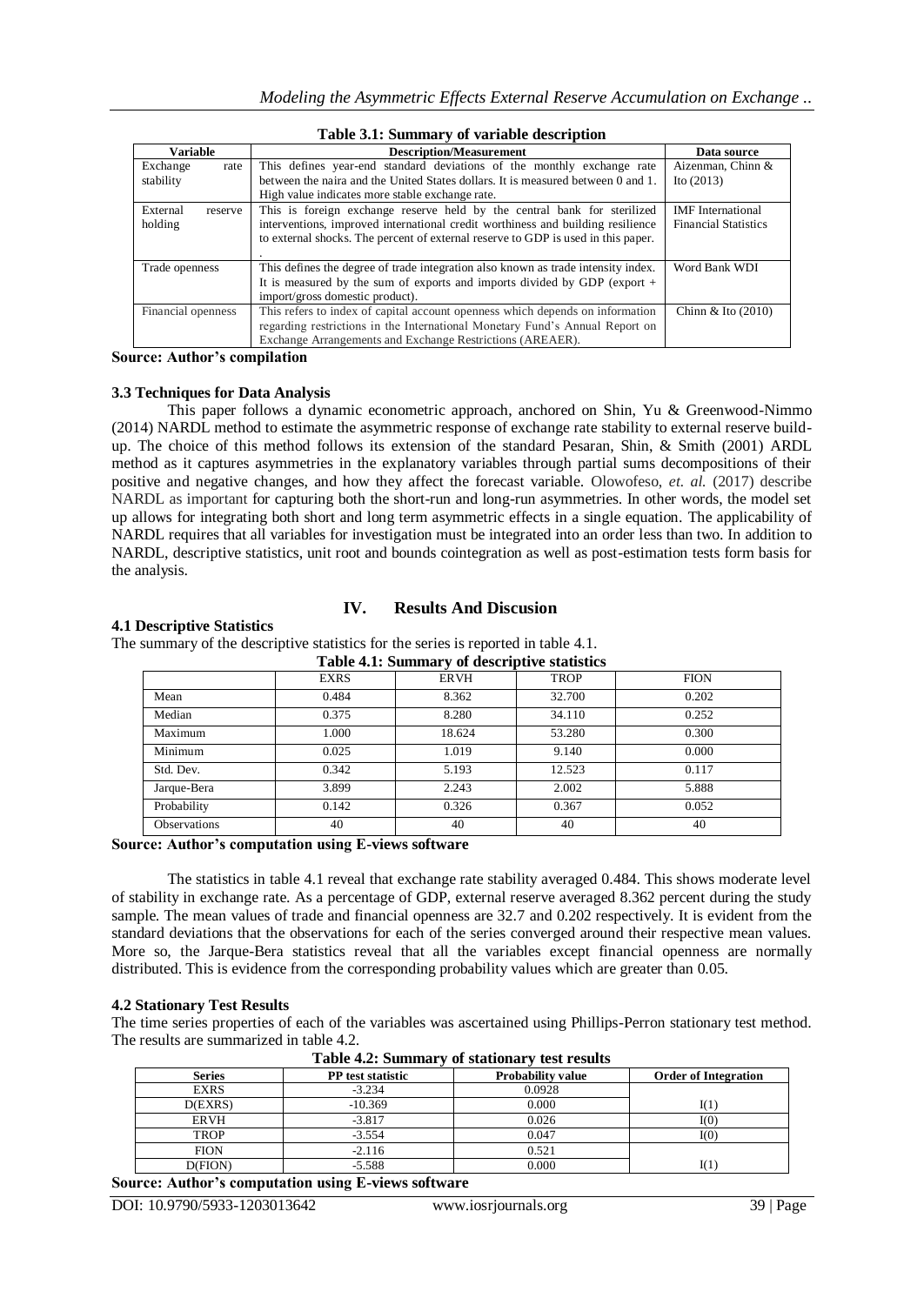As observed from the results, exchange rate stability and trade integration are stationary at levels. This indicates that their mean and variance are time invariant. Thus, the null hypothesis of unit root is rejected for the two variables as they are integrated of order zero [I(0)]. The results further revealed that external reserve accumulation and financial openness are stationary at first difference. In other words, they are integrated of order one [I(1)]. The outcome of the stationary reveals that the variables are mixed integrated. This satisfies the empirical precondition for the application of NARDL.

# **4.3 Bounds Cointegration Test**

In furtherance to the pre-estimation test, bounds cointegration test was followed to determine if asymmetric long run relationship exists among variables. The result is reported in table 4.3.

| Series: EXRS ERVH POS ERVH NEG TROP POS TROP NEG FION POS FION NEG |          |          |  |
|--------------------------------------------------------------------|----------|----------|--|
| Null Hypothesis: No long-run relationships exist                   |          |          |  |
| <b>Test Statistic</b>                                              | Value    | K        |  |
| F-statistic                                                        | 5.702    | n        |  |
| Critical Value Bounds                                              |          |          |  |
| Significance                                                       | I0 Bound | I1 Bound |  |
| 10 percent                                                         | 2.12     | 3.23     |  |
| 5 percent                                                          | 2.45     | 3.61     |  |
| l perccent                                                         | 3.15     | 4.43     |  |

**Table 4.3: Bounds cointegration result**

**Source: Author's computation using E-views software NB: K denotes number of regressors in the model**

The bounds cointegration test was performed at 5 percent level of significance. It was found that the computed F-statistic is greater than the upper bound critical value. This implies that there is asymmetric long run relationship among the variables. This finding is very impressive as it provides the precondition for estimating the NARDL model.

# **4.4 Asymmetric Short and Long run Estimates**

The response of exchange rate to partial sums of positive and negative changes in external reserve and other regressors is captured by the asymmetric short and long run estimates reported in table 4.4.

| Dependent Variable: EXRS    |             | $\ldots$   |             |       |  |
|-----------------------------|-------------|------------|-------------|-------|--|
| Cointegrating Form          |             |            |             |       |  |
| Variable                    | Coefficient | Std. Error | t-Statistic | Prob. |  |
| $D(EXRS(-1))$               | 0.219       | 0.174      | 1.259       | 0.227 |  |
| $D(EXRS(-2))$               | 0.263       | 0.156      | 1.687       | 0.112 |  |
| $D(ERVH_POS)$               | $0.079**$   | 0.022      | 3.699       | 0.002 |  |
| D(ERVH_NEG)                 | 0.041       | 0.028      | 1.494       | 0.156 |  |
| D(TROP_POS)                 | $0.024**$   | 0.008      | 2.856       | 0.012 |  |
| $D(TROP_POS(-1))$           | 0.013       | 0.009      | 1.428       | 0.174 |  |
| D(TROP_NEG)                 | $-0.020$    | 0.012      | $-1.727$    | 0.105 |  |
| $D(TROP\_NEG(-1))$          | $-0.027**$  | 0.009      | $-2.819$    | 0.013 |  |
| $\overline{D($ FION_POS $)$ | $-0.364$    | 1.077      | $-0.338$    | 0.740 |  |
| D(FION_NEG)                 | $2.097**$   | 0.967      | 2.167       | 0.047 |  |
| $CointEq(-1)$               | $-0.941***$ | 0.247      | $-5.296$    | 0.000 |  |
| Long run Coefficients       |             |            |             |       |  |
| Variable                    | Coefficient | Std. Error | t-statistic | Prob. |  |
| ERVH_POS                    | $0.061***$  | 0.019      | 3.270       | 0.005 |  |
| <b>ERVH NEG</b>             | $-0.025$    | 0.028      | $-0.887$    | 0.389 |  |
| TROP_POS                    | $0.026**$   | 0.009      | 2.669       | 0.018 |  |
| TROP_NEG                    | 0.012       | 0.011      | 1.096       | 0.290 |  |
| FION_POS                    | $-3.004***$ | 0.656      | $-4.577$    | 0.000 |  |
| FION_NEG                    | 1.599**     | 0.634      | 2.524       | 0.023 |  |
| $\mathsf{C}$                | $0.838**$   | 0.309      | 2.702       | 0.016 |  |

**Table 6: Summary of asymmetric results**

**Source: Author's computation using E-views software**

**NB: \*\* and \*\*\* denote significant at 1 and 5 percent level respectively**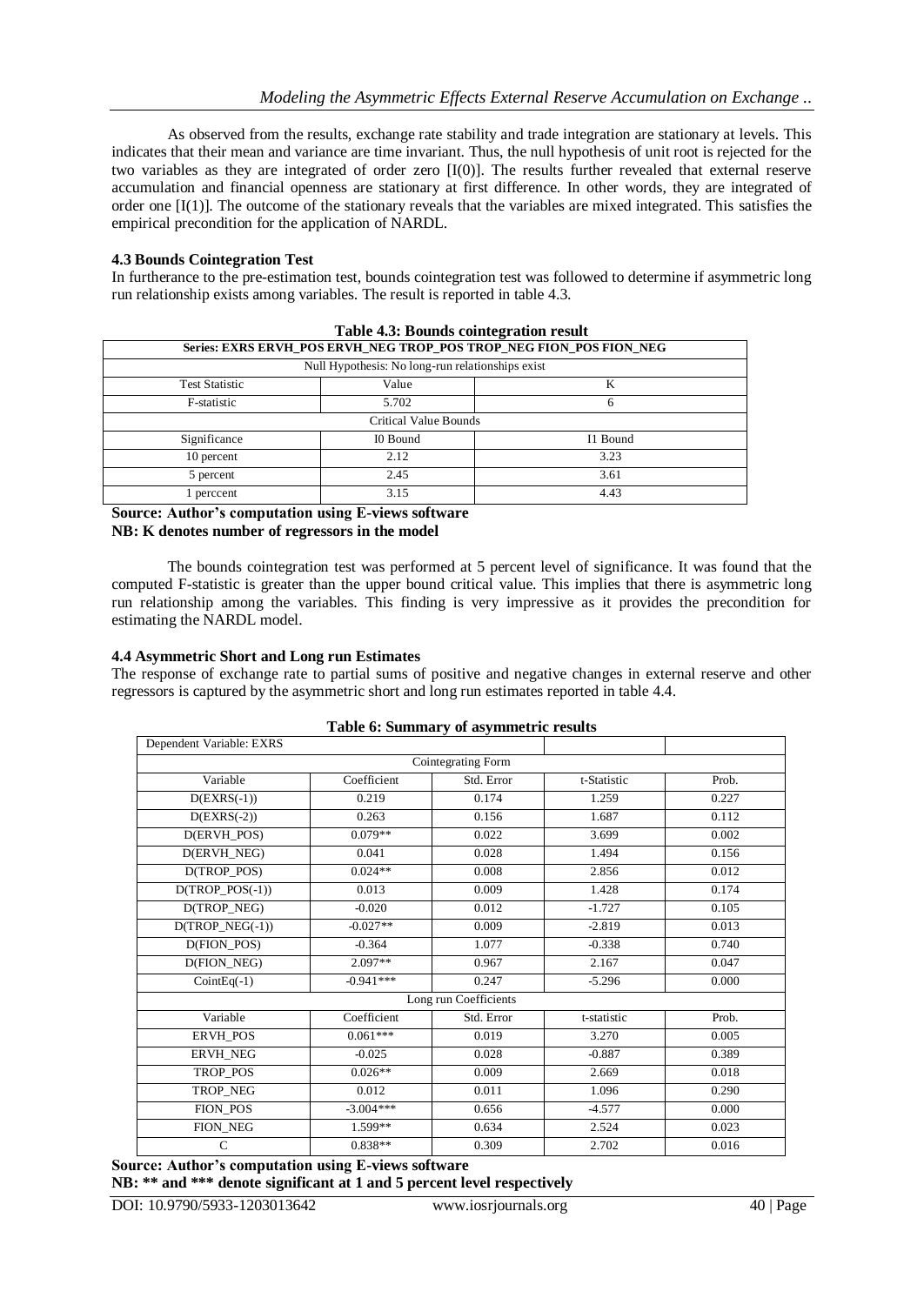As observed from the asymmetric regression results, exchange rate responds positively to positive changes in external reserves in both short and long run. This implies that increase in external reserve promotes exchange rate stability. This finding aligns with the results of Abdullateef & Waheed (2010); Wang, Le & Park (2020); Onwuka & Igwezea (2014), indicating that growth in foreign reserves provides opportunity for the CBN to achieve some stability in dollar/naira exchange rate. On the other hand, the response of exchange rate to negative changes in external reserve is insignificantly positive in the short run and negative in the long run. This suggests that decrease in external reserve holding tends to undermine the practice of sterilized inventions by the CBN under the 'managed float' exchange rate regime. The results further revealed that exchange rate responds positively to positive changes in trade openness in the long run, but negatively to one period lag of negative changes in trade openness in the short run. The asymmetric positive effect of trade openness on exchange rate stability is consistent with the OCA theory predictions and findings of Bernhard & Leblang (1999) as well as Hagen & Zhou (2007). The implication of this finding is that increase in cross-border trade transactions promotes foreign exchange earnings, which in turn support the goal of exchange rate stability. The partial sums of positive and negative changes in financial openness have mixed effects on exchange rate. While exchange rate responds negatively to positive changes in financial openness in the short run, its response to negative changes in financial openness is significantly positive in both short and long run. The negative effect of financial openness on exchange rate stability explains the adverse consequences associated with openness of financial markets in less developed economies like Nigeria with underdeveloped financial sector. The error correction coefficient (-0.941) is negative and significant, indicating that the adjustment towards long run equilibrium per year is 94.1 percent.

# **V. Conclusion And Recommendations**

This paper deepens understanding on the contributions of external reserves to exchange rate stability in Nigeria. It follows a nonlinear approach to explore how partial sums of positive and negative changes in external reserve, trade and financial openness affect exchange rate stability. The findings reveal that growth in external reserve promotes exchange rate stability in Nigeria. This substantiates the theoretical predictions of external reserves' ability to foster financial stability in Nigeria through stable exchange rate. Similarly, increase in trade openness impact positively on exchange rate stability. This implies that trade integration has the potential of driving stability in exchange rate. Contrarily, increase in financial openness generated adverse effects on the stability of exchange rate. This evidence suggests that more financial openness poses a threat to the stability of the naira. Based on the findings, this paper concludes that international reserve holding is an important policy initiative in Nigeria for achieving meaningful stability in exchange rate. Therefore, it is recommended for the CBN to ensure prudent management of external reserves to optimize the associated benefits in terms of exchange rate stability while minimizing the associated costs. More so, policy makers should ensure that Nigeria takes advantage of trade integration to boost export competitiveness and achieve meaningful stability in exchange rate.

#### **References**

- [1]. Abdullateef, U., & Waheed, I. (2010). External reserve holdings in Nigeria: Implications for investment, inflation and exchange rate. *Journal of Economics and International Finance*, *2*(9), 183-189.
- [2]. Aizenman, J., Chinn, M. D., & Ito, H. (2013). The "impossible trinity" hypothesis in an era of global imbalances: Measurement and testing. *Review of International Economics*, *21*(3), 447-458.
- [3]. Aizenman, J., & Lee, J. (2007). International reserves: precautionary versus mercantilist views, theory and evidence. *Open Economies Review*, *18*(2), 191-214.
- [4]. Arslan, Y., & Cantú, C. (2019). The size of foreign exchange reserves. *BIS Paper*, (104a).
- [5]. Chinn, M. D., & Ito, H. (2008). A new measure of financial openness. *Journal of comparative policy analysis*, *10*(3), 309-322.
- [6]. Delatte, A. L., & Fouquau, J. (2012). What drove the massive hoarding of international reserves in emerging economies? A time‐varying approach. *Review of International Economics*, *20*(1), 164-176.
- [7]. Elhiraika, A., & Ndikumana, L. (2007). *Reserves accumulation in African countries: sources, motivations, and effects* (No. 2007- 12). Working Paper.
- [8]. Frenkel, J. A., & Jovanovic, B. (1981). Optimal international reserves: a stochastic framework. *The Economic Journal*, *91*(362), 507-514.
- [9]. Hagen, J., & Zhou, J. (2007). The choice of exchange rate regimes in developing countries: A multinomial panel analysis. *Journal of International Money and Finance 26*(1),1071–1094.
- [10]. Irefin, D., & Yaaba, B. N. (2011). Determinants of foreign reserves in Nigeria: An autoregressive distributed lag approach. *CBN Journal of Applied Statistics*, *2*(2), 63-82.
- [11]. Ito, H., & Kawai, M. (2014). Determinants of the trilemma policy combination. *[ADBI Working Paper No. 456](https://papers.ssrn.com/sol3/papers.cfm?abstract_id=2388505)*. Online at: https://papers.ssrn.com/sol3/papers.cfm?abstract\_id=2388505
- [12]. Jeanne, O., & Svensson, L. E. (2007). Credible commitment to optimal escape from a liquidity trap: The role of the balance sheet of an independent central bank. *American Economic Review*, *97*(1), 474-490.
- [13]. Mahidud, A., Amin, S. B., & Ahmed, A. (2021). Nexus among foreign exchange reserve, remittance and trade openness: An empirical investigation in the case of Bangladeshi economy. *Journal of Empirical Studies*, *8*(1), 1-12.
- [14]. Mohanty, M. S., & Turner, P. (2006). Foreign exchange reserve accumulation in emerging markets: what are the domestic implications?. *BIS Quarterly Review, September*.